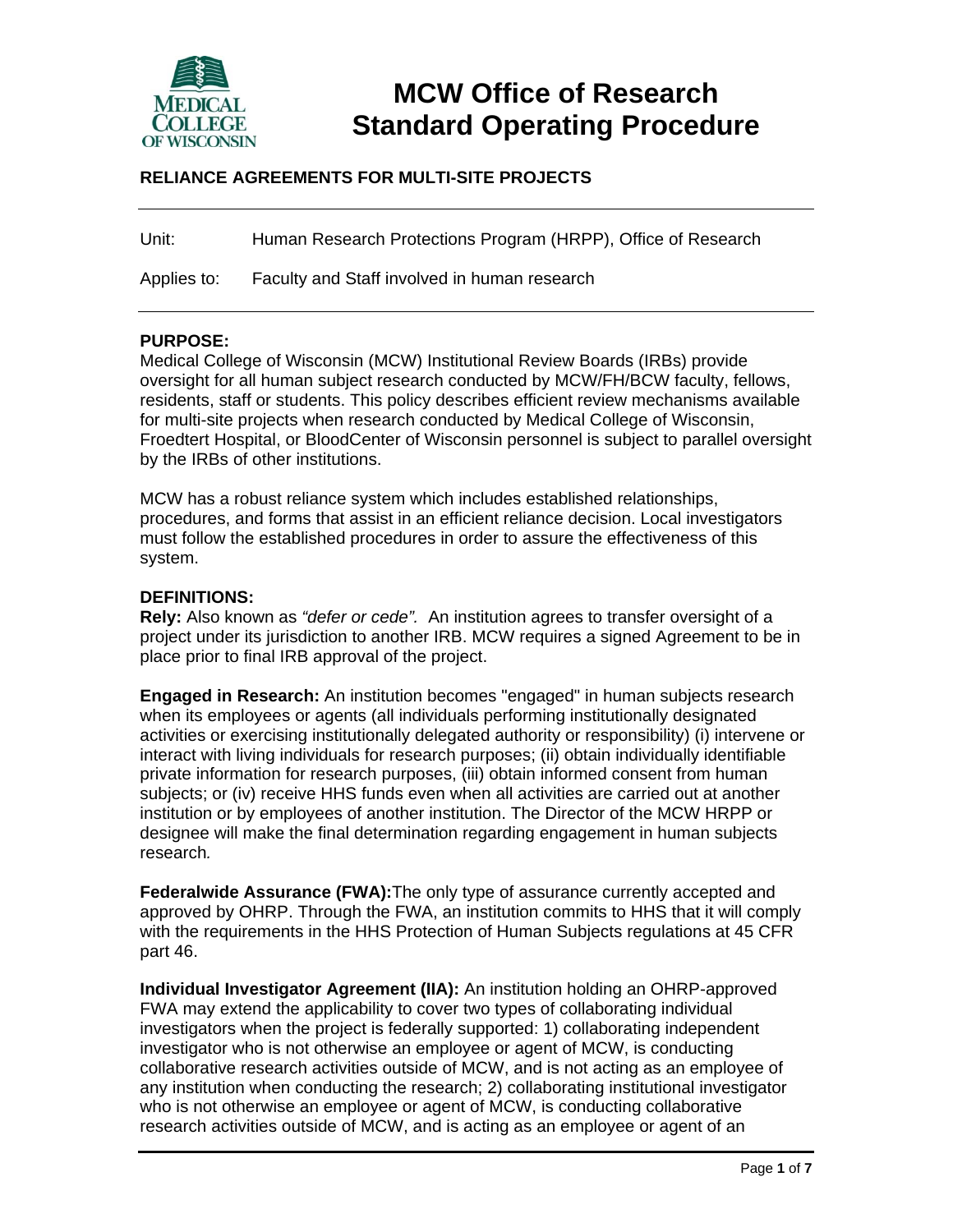institution that does not hold an FWA. This extension is documented using the Individual Investigator Agreement. The Director of the HRPP or designee will make the final decision regarding whether an IIA is appropriate for a specific case.

**IRB Consortium:** A group of IRBs that have established a working relationship with the goal of simplifying the IRB review process. In an IRB Consortium, a Master Reliance Agreement is signed and policies, procedures, and forms are developed which assist in implementing the reliance system.

**Local PI**: the MCW/FH/BCW investigator serving as the PI at the local site.

**Master Reliance Agreement:** An Agreement that is executed between multiple institutions in order to establish an IRB Consortium. The Agreement outlines expectations and common requirements that will be followed. The Agreement is between institutions and IRBs, not between collaborating investigators.

**MCW IRB Oversight Jurisdiction:** MCW defines the scope of oversight jurisdiction of the MCW IRB to include:

- Human subject research activities conducted at MCW.
- Human subject research activities conducted or initiated by MCW employees or agents at any other site.
- Human subject research activities that make use of any MCW resources other than faculty or employee time commitment.

All research projects meeting these criteria must by submitted to the MCW IRB for review and approval. If an investigator wishes MCW to rely upon a non-MCW IRB for review and approval of a project, the procedures outlined in the sections below must be followed.

Froedtert Hospital and the BloodCenter of Wisconsin have assigned the IRB review and approval of Froedtert Hospital and BloodCenter of Wisconsin human subjects research to the MCW IRB. Questions regarding MCW IRB oversight jurisdiction should come to the MCW HRPP Office.

**Multi-Site Project:** A human subjects research project that will be initiated at more than one location other than or in addition to MCW. For examples of multi-site projects, see IRB SOP: *Multi-Site Projects and Investigator Responsiblities*.

# **Reliance Agreement/IRB Authorization Agreement/ Memorandum of**

**Understanding:** An Agreement executed between two or more institutions which transfers IRB oversight to another IRB in order to facilitate a single IRB review for a specified project or a group of projects. The Agreement is between institutions and IRBs, not between collaborating investigators.

**Reliance System:** A system developed by an HRPP Office which allows the institution to cede IRB oversight to another IRB or provide IRB review for a non-MCW institution. The system involves the use of policies, procedures, and forms that were developed to simplify IRB review for a multi-site project where at least one non-MCW site is relying upon the MCW IRB or where MCW is deferring IRB oversight to a non-MCW site.

**Relying Site:** The institution or agency that is relying upon the MCW IRB for review.

**Reviewing IRB/ IRB of Record:** The IRB responsible for review of research involving a participating site.

# **PROCEDURE:**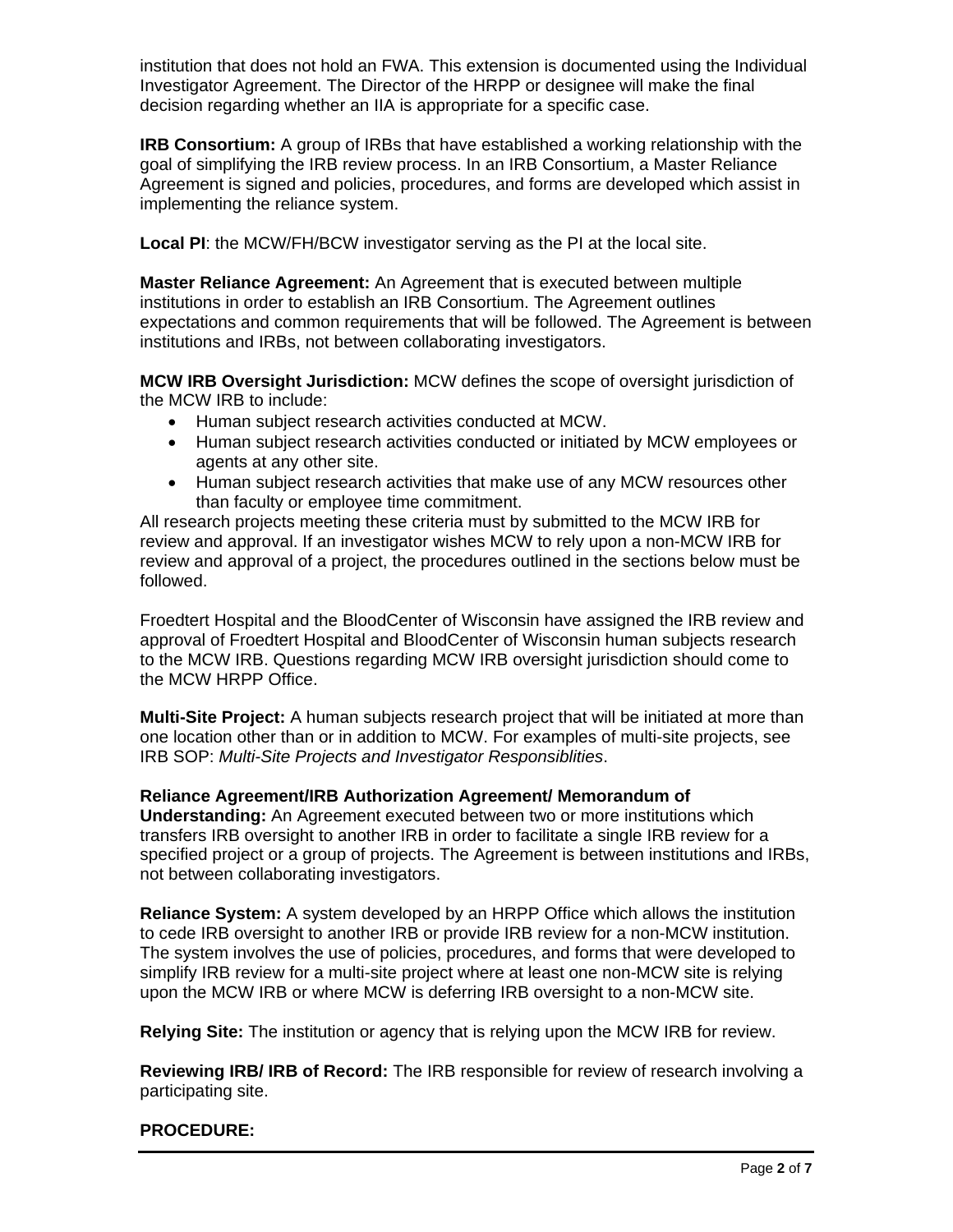- 1. All IRB reliance requests must be initiated with the proper MCW IRB Reliance request form and any required documentation.
- 2. All reliance requests are reviewed by MCW IRB Reliance in the order in which they are received.
- 3. PIs should be aware that there may be cases where a reliance request is denied. Therefore, the IRB encourages PIs to contact the MCW HRPP Office as soon as they can to avoid possible delays in IRB review.

# **Requests to rely on an outside IRB**

- 1. The *Investigator Reliance Request Form* should be used when a MCW/FH/BCW investigator plans to participate in a multi-site project and would like to request that MCW rely upon a non-MCW IRB, The form must be fully completed and submitted via the instructions on the *Investigator Reliance Request Form*. All required associated documentation must be included with the initial email submission or the submission will be considered incomplete and will not be reviewed.
- 2. When the MCW HRPP Office is notified of a request to rely on another IRB, IRB staff will log the request, review the information, contact the PI for any additional information needed, and contact the appropriate HRPP Office regarding the proposed reliance request. Teams should allow 2 weeks for initial intake and review.
- 3. If the outside IRB has agreed to provide IRB review for the project, the local investigator must provide a signed *Investigator Attestation Form for Deferred Studies* to the HRPP Office. This form is required before MCW will finalize a deferral of IRB oversight to any outside IRB.
- 4. The local investigator must provide the IRB approval letter for involvement of this site when received.

### **Requests to rely upon the MCW IRB for review for a single site**

- 1. The *Investigator Reliance Request Form* should be completed and sent to the MCW HRPP Office along with a copy of the protocol or narrative and proposed consent form, if applicable. These documents must be provided to the MCW HRPP Office before the request will be considered.
- 2. When the MCW/FH HRPP Office is notified of a request to serve as the reviewing IRB, IRB staff will review the information, contact the PI for any additional information needed, and determine if the request is appropriate. If there is a decision to move ahead with the request, IRB staff will contact the relying IRB directly.
	- a. If an investigator wishes the MCW IRB to serve as the central IRB for multiple sites and the sites do not fall under an existing Reliance Agreement, the Director of the MCW HRPP or designee will be consulted in order to make a final determination regarding this request. This request is made via the *MCW as Single/Central IRB Request Form.*
- 3. If the MCW IRB agrees to provide IRB review for an outside institution, additional information in the eBridge SmartForm and in the protocol must be provided as described in the IRB SOP: *Multi-site Projects and Investigator Responsibilities*.
- 4. In addition to the above, the local investigator must provide the following information in the protocol regarding local context for each site that is relying upon the MCW IRB:
	- a. the CV for each relying site's lead investigator must be uploaded in the eBridge SmartForm application.
		- i. HRPP office may waive this requirement if the investigator is a faculty member of one of the insitutions within the SEWIC CTSI partnership.
	- b. specific research activities to be conducted at that site
	- c. available resources for each relying site's lead investigator must be described in the protocol or addendum to the protocol
	- d. whether the relying site's research team will review records to determine eligibility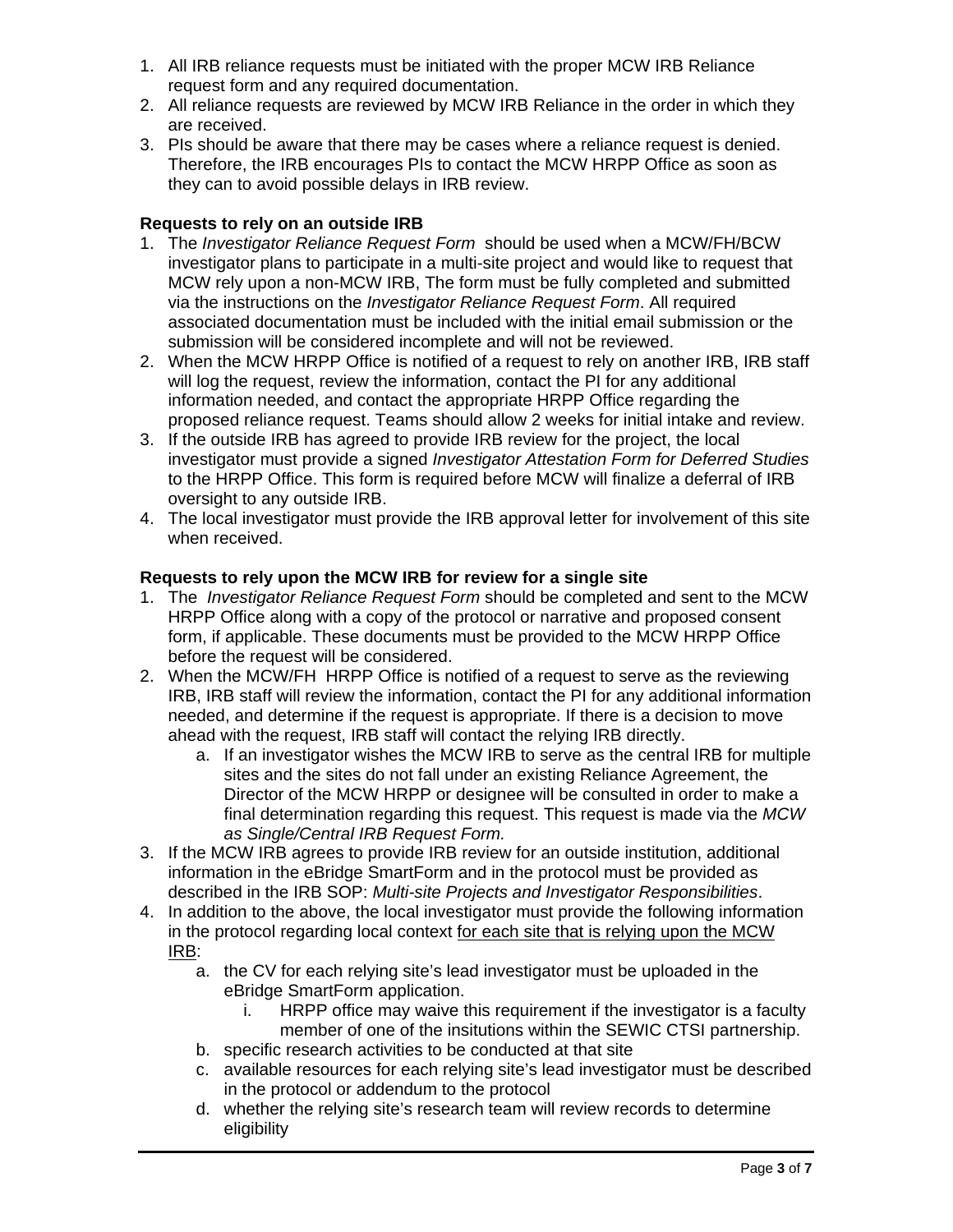- e. recruitment procedures to be conducted
- f. consenting procedures to be conducted
- g. confidentiality measures
- h. if project involves a drug, device, or biologic, where these will be stored, who will dispense them, and who will manage them
- i. for more than minimal risk projects, plan at the relying site for evaluating and responding to subject complaints and reporting UPIRSOs to the MCW IRB
- j. age of majority in the relevant state (if minors will be recruited)
- k. explanation of any state or local laws governing the conduct of research
- l. any cultural concerns in the local community

# **Requests to initiate an Individual Investigator Agreement (IIA)**

- 1. An Individual Investigator Agreement can be requested of MCW when all of the following are met:
	- a. the project is federally supported and will be conducted under the direction and supervision of a local investigator;
	- b. the collaborative investigator will be engaged in research activities outside of MCW, FH, or BCW;
	- c. the MCW IRB is the reviewing IRB;
	- d. non-MCW/FH/BCW research staff are employed by an institution that does not have an FWA, OR are not acting as an employee of any institution with respect to his or her involvement in the research; and
	- e. the collaborating investigator is not affiliated with MCW or FH.
- 2. This mechanism does not apply if the collaborating investigator's institution is the primary awardee of federally-funded human subject research.
	- a. the MCW investigator should contact the MCW HRPP Office in this case to discuss how to proceed.
- 3. In order to initiate a request for an Individual Investigator Agreement, the MCW investigator must complete the form *Request for Individual Investigator Agreement* and submit to the MCW HRPP Office along with:
	- a. the protocol or the MCW IRB submission number (PROxxxx),
	- b. the completed IIA form,
	- c. evidence of the collaborating investigator's completion of human subject research protection (HSRP) training,
	- d. and a letter of support from the collaborating investigator's institution if the collaborating investigator is an employee or agent of that institution. This letter of support must state that the institution is aware and supports the research activity taking place at their site. The letter of support is not required if a letter of support has already been provided with the grant proposal.

### **Consent forms for multi-site projects when a Reliance Agreement is involved**

- 1. In all cases, the proposed consent form (if applicable) will need to be provided to the MCW HRPP Office.
- 2. **When the MCW IRB is the reviewing IRB**, the appropriate MCW consent form template must be used. Consent form templates can be found on the IRB website. Changes in the following sections may be allowed to accommodate local standards and requirements: compensation for injury, who to contact with questions about the project, and who to contact regarding rights and welfare of subjects. Template change requests may be required for these changes.
	- a. the local investigator must provide the consent form for a non-MCW site for review and approval prior to use.
	- b. the MCW IRB will review, approve and stamp the consent form to be used at the non-MCW site. This consent form must be used by the non-MCW site to enroll subjects.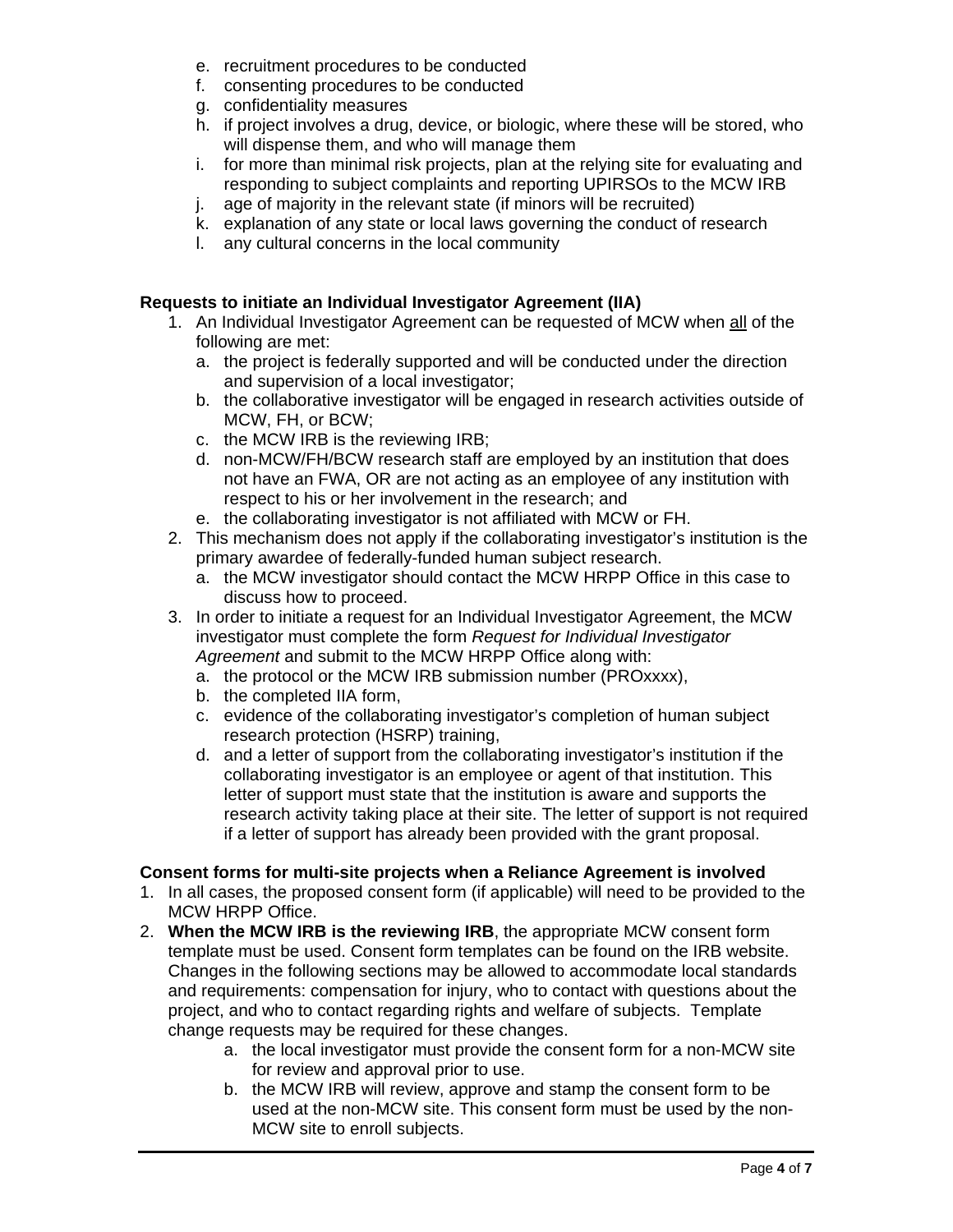- *c.* For information on consent form requirements, refer to *MCW IRB Reliance Consent Form guidelines*
- 3. **When MCW has deferred oversight to another IRB**, the MCW HRPP Office will work with the reviewing IRB to assure that the consent form used at this site includes language reflecting local standards and requirements.
	- a. MCW expectation is that the consent form to be used locally includes select language on costs, compensation for injury, who to answer questions, and HIPAA.
	- b. For information on consent form requirements, refer to *MCW IRB Reliance Consent Form guidelines*

# **Investigator Responsiblities**

Local PIs must follow the IRB SOP: *Responsibilites for Investigators Conducting Human Subject Research* and IRB SOP: *Multi-site Projects and Investigator Responsibilities*. In addition to the responsibilities outlined in these policies, local PIs using the reliance system must also comply with the responsibilities listed below:

### Investigator Responsibilities when the MCW IRB is the Reviewing IRB

- 1. Ensure that human subject research activities do not begin at any relying site until IRB approval is obtained in writing from the MCW IRB.
- 2. Submit an amendment to the IRB when adding a site to a project that has already been approved by the MCW IRB. The amendment should revise the protocol and SmartForm to include:
	- a. addition of the site,
	- b. explanation of research activities to be conducted at that site,
	- c. and research activities to be conducted by employees of the site and where they will be conducted.
- 3. Include key personnel from the relying site in the SmartForm. If there are changes to key personnel during the course of the project, these changes should be reported to the MCW IRB.
- 4. Ensure that investigators at the relying site receive a copy of the IRB approval letter, approved protocol, consent form, and other documents (if applicable).
- 5. Notify investigators at relying sites of all MCW IRB determinations and communications, including those for initial review, continuing review, amendments and reportable events.
- 6. Upon request, provide access to records for audit or routine review by the MCW IRB.
- 7. The MCW/BCW PI is responsible for gathering progress report information from relying sites, collating information, and providing a status report for each relying site in the Continuing Progress Report to the MCW IRB. If the MCW/BCW PI is the Principal Investigator for the entire project, the progress report must also include the status of the overall project.

### Investigator Responsiblities when a non-MCW IRB is the Reviewing IRB

- 1. Ensure that human subject research activities do not begin until IRB approval is obtained in writing from the reviewing IRB.
- 2. Ensure that all MCW, FH, or BCW institutional policies and requirements are met before initiating human subject research activities at that site. This includes Safety Committee reviews and approval from the Froedtert Hospital Office of Clinical Research and Innovative Care Compliance (OCRICC).
- 3. Ensure that all budgetary and contractural issues relevant to the conduct of the project are resolved before starting the research.
- 4. Ensure required agreements for data or specimen transfer (e.g. data use agreements, material transfer agreements, etc.) are in place prior to receiving or transferring data or specimens.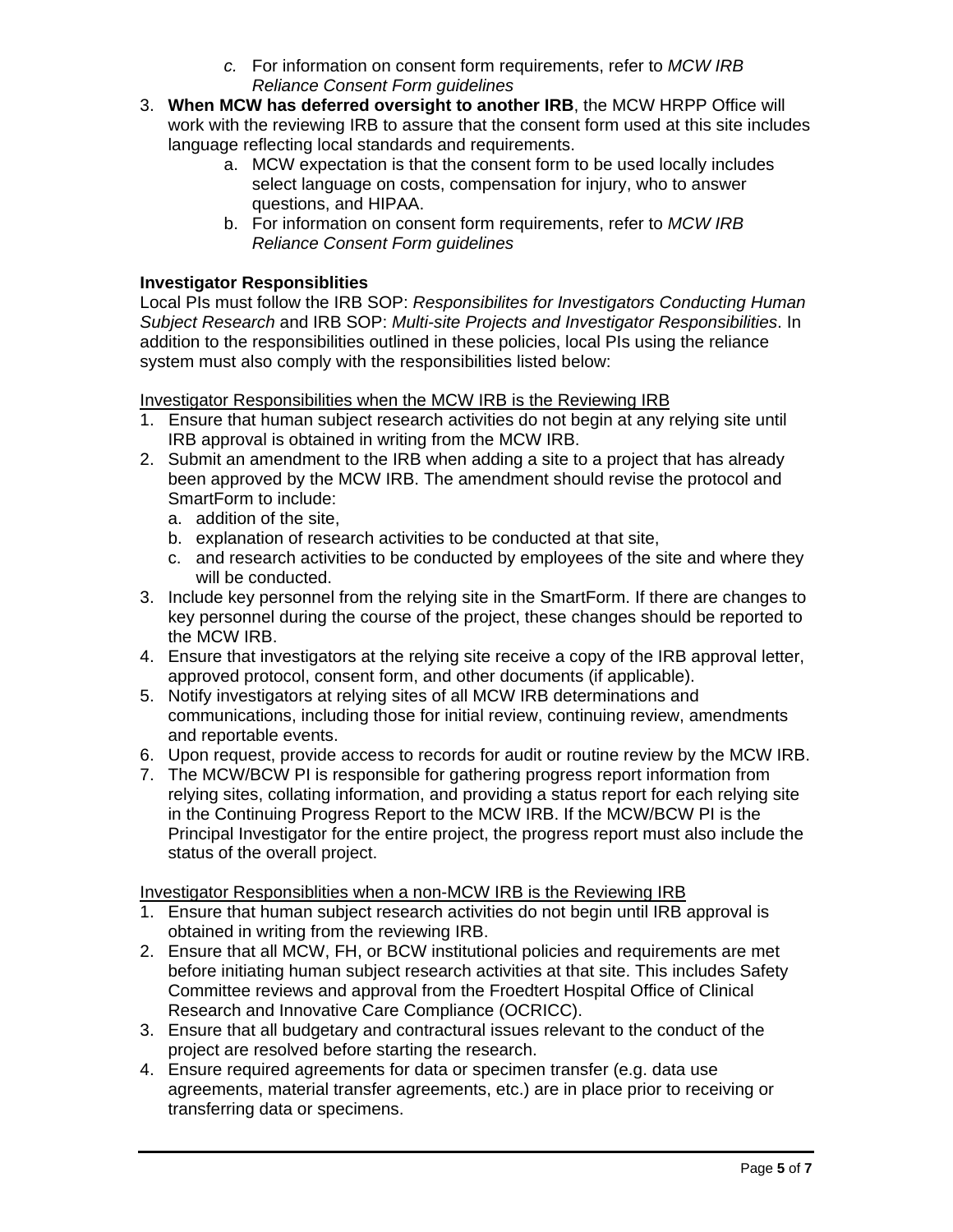- 5. Adhere to the decisions and determinations of the reviewing IRB, including using only those project documents approved by the reviewing IRB.
- 6. Ensure that all project personnel at MCW/FH/BCW complete and maintain HSRP training as required by MCW.
- 7. Obtain and follow the most current IRB approved protocol. No changes may be made without approval from the reviewing IRB.
- 8. Unless the IRB determines that a waiver of informed consent or waiver of documentation of informed consent is appropriate, obtain and document consent using only the current IRB approved consent forms. Ensure that informed consent is obtained prior to initiating project procedures.
- 9. Report adverse events, unanticipated problems involving risks to subjects or others, and deviations from the protocol that occur at MCW, FH or BCW per the reviewing IRB policies.
- 10. Notify the MCW HRPP Office of serious or continuing noncompliance or unanticipated problems involving risks to subjects or others that occur at this site.
- 11. Report subject complaints that occur at this site to the MCW/Froedtert Hospital Research Subject Advocate.
- 12. Upon request, provide access to records for audit by the MCW HRPP or the reviewing IRB and notify the MCW HRPP Office of any non-MCW audit.
- 13. Provide IRB approval letters to the MCW HRPP Office when received.
- 14. Notify the MCW HRPP Office when the project closes at this site per the IRB SOP: *Project Closure*.

### Investigator Responsibilities when using an Individual Investigator Agreement

- 1. Assure that the collaborating investigator has complied with all stipulations in the Agreement for reviewing *The Belmont Report*, the HHS regulations and relevant institutional policies and procedures for the protection of human subjects.
- 2. Assure that the collaborating investigator has completed HSRP training required by MCW.
- 3. When the IIA has been executed, submit an amendment to the MCW IRB to add the collaborating investigator to the project.

# **REFERENCES:**

45 CFR 46